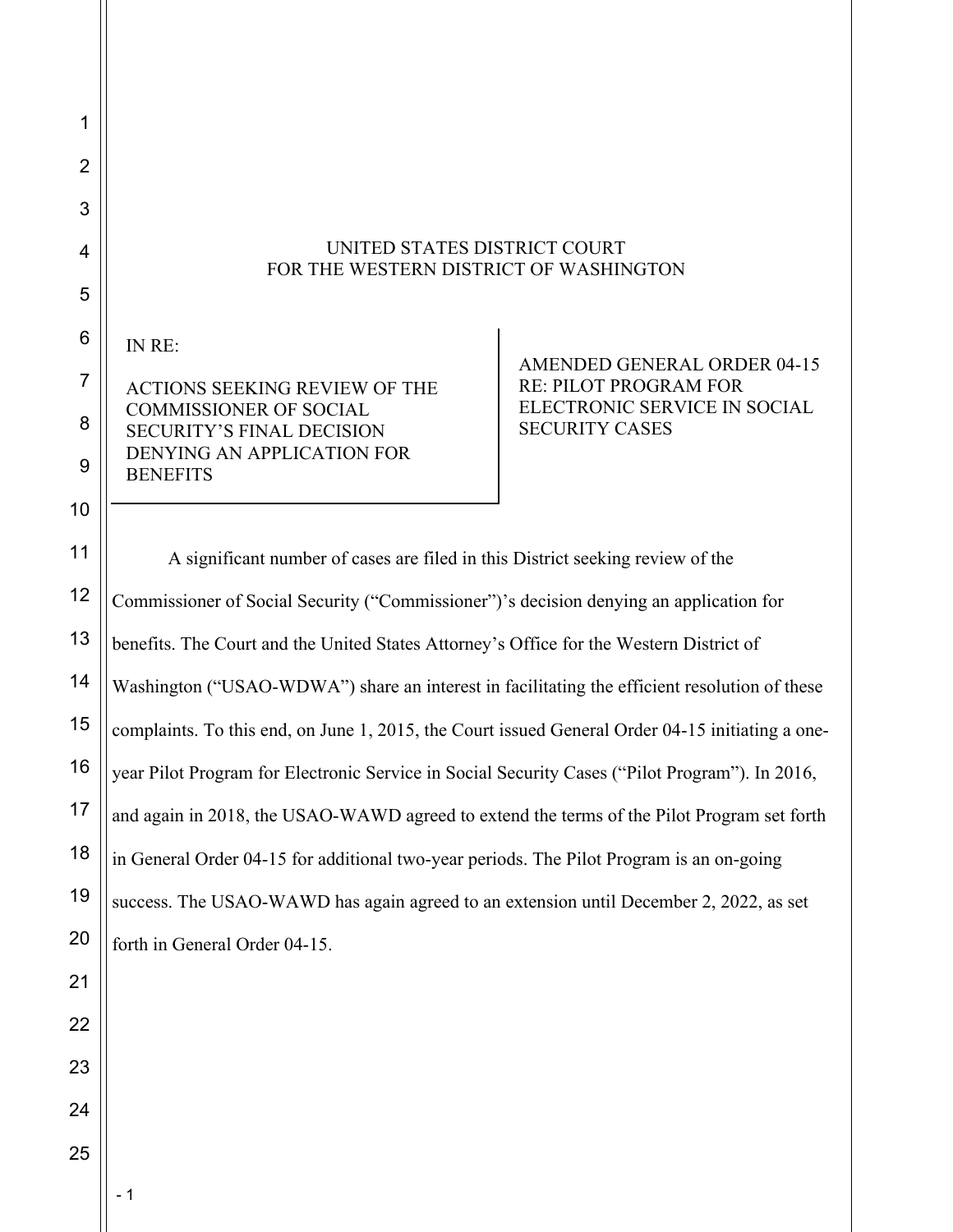## **ACCORDINGLY, THE COURT AMENDS GENERAL ORDER 04-15 AND HEREBY ORDERS:**

- (1) The Pilot Program initiated in General Order 04-15 shall remain in effect through December 2, 2022. During this period, the USAO-WDWA may unilaterally modify or terminate the Pilot Program.
- (2) The Pilot Program shall apply only to complaints instituted by a plaintiff against the Commissioner to which the only claim that is being brought is pursuant to 42 U.S.C.  $\S 405(g)$ . It shall not apply to any other complaint. In particular, the Pilot Program does not apply to (a) complaints that include claims against the Commissioner in addition to, or other than, those brought pursuant to 42 U.S.C. §  $405(g)$ ; or (b) complaints that include defendants other than the Commissioner.
	- (3) Plaintiffs who wish to avail themselves of the Pilot Program for electronic service shall:
		- A. Provide the USAO-WDWA with a copy of the summons and complaint by email to USAWAW.SSAClerk@usdoj.gov;
		- B. Provide the USAO-WDWA with the identifying information set forth in General Order 05-15 by email to the same email address; and
		- C. File a Certificate of Service through the Court's Electronic Court Filing ("ECF") system indicating when the summons and complaint and identifying information were sent to the USAO-WDWA's email address above.
	- (4) Service of a summons and complaint under this Pilot Program will be considered complete only when all three steps in paragraph 3 above have been completed.

1

2

3

4

5

6

7

8

9

10

11

12

13

14

15

16

17

18

19

20

21

22

23

24

25

- 2